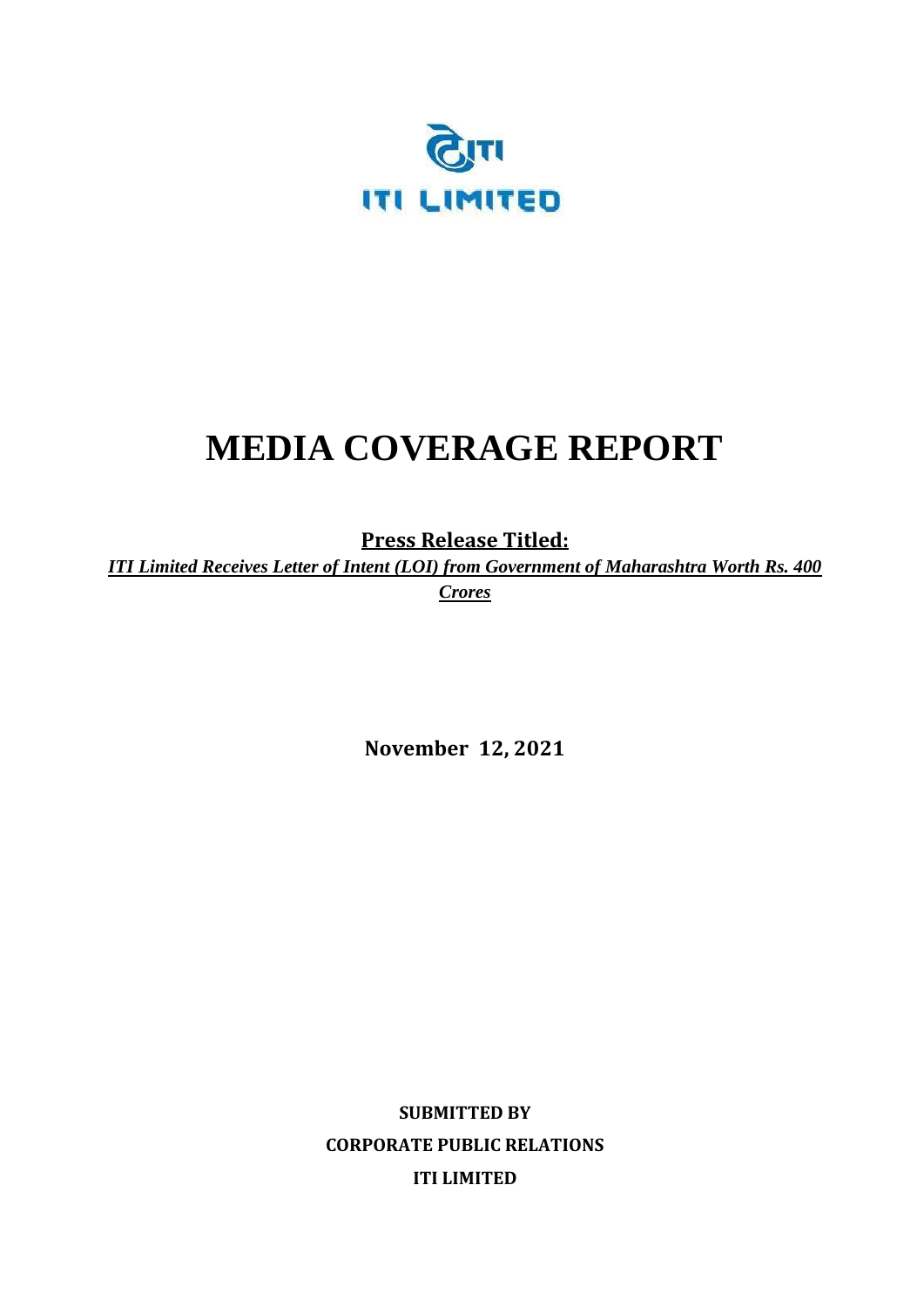|  | <b>Publication: Market Screener</b>                              |  |
|--|------------------------------------------------------------------|--|
|  | Date: November 12, 2021                                          |  |
|  | https://www.marketscreener.com/quote/stock/ITI-LIMITED-<br>Link: |  |
|  | 46729502/news/ITI-Limited-Receives-Letter-of-Intent-LOI-from-    |  |
|  | Government-of-Maharashtra-Worth-Rs-400-Crores-37001327/          |  |

# **ITI Limited Receives Letter of Intent (LOI) from Government of Maharashtra Worth Rs. 400 Crores**

11/12/2021 | 08:03am EST | November 12, 2021

ITI Limited Receives Letter of Intent (LOI) from Government of Maharashtra Worth Rs. 400 Crores

Mumbai/ Bengaluru: ITI Limited has received a Letter of Intent (LOI)

from Urban Development Department, Government ofMaharashtra for the implementation of a centralized monitoring system based on information and communications technology (ICT) for solid waste management procedures in all urban local bodies of Maharashtra. The value of this contract is Rs. 400 Crores. This project will run for a period of seven years.

The scope of work of includes:-

- Design, development, deployment & implementation of household/commercial waste collection monitoring technology for door-to-door collection of each household/commercial/other properties.

Providing and supplying of scanify code stickers on each household/commercial establishment/other properties under jurisdiction of municipal corporation/municipal council.

As part of this contract, the Team headed by technical experts will visit each household/commercial/Waste collection points/other properties in the

Municipal Corporation/Municipal Councils for geo tagging of each household/commercial/other property on the map.

Registration of households/commercial/other properties will be done in the software. Artificial Intelligence (AI) techniques for analysis of garbage collected data on daily basis with time stamp and geo-tagging will also be adopted. Machine learning process to be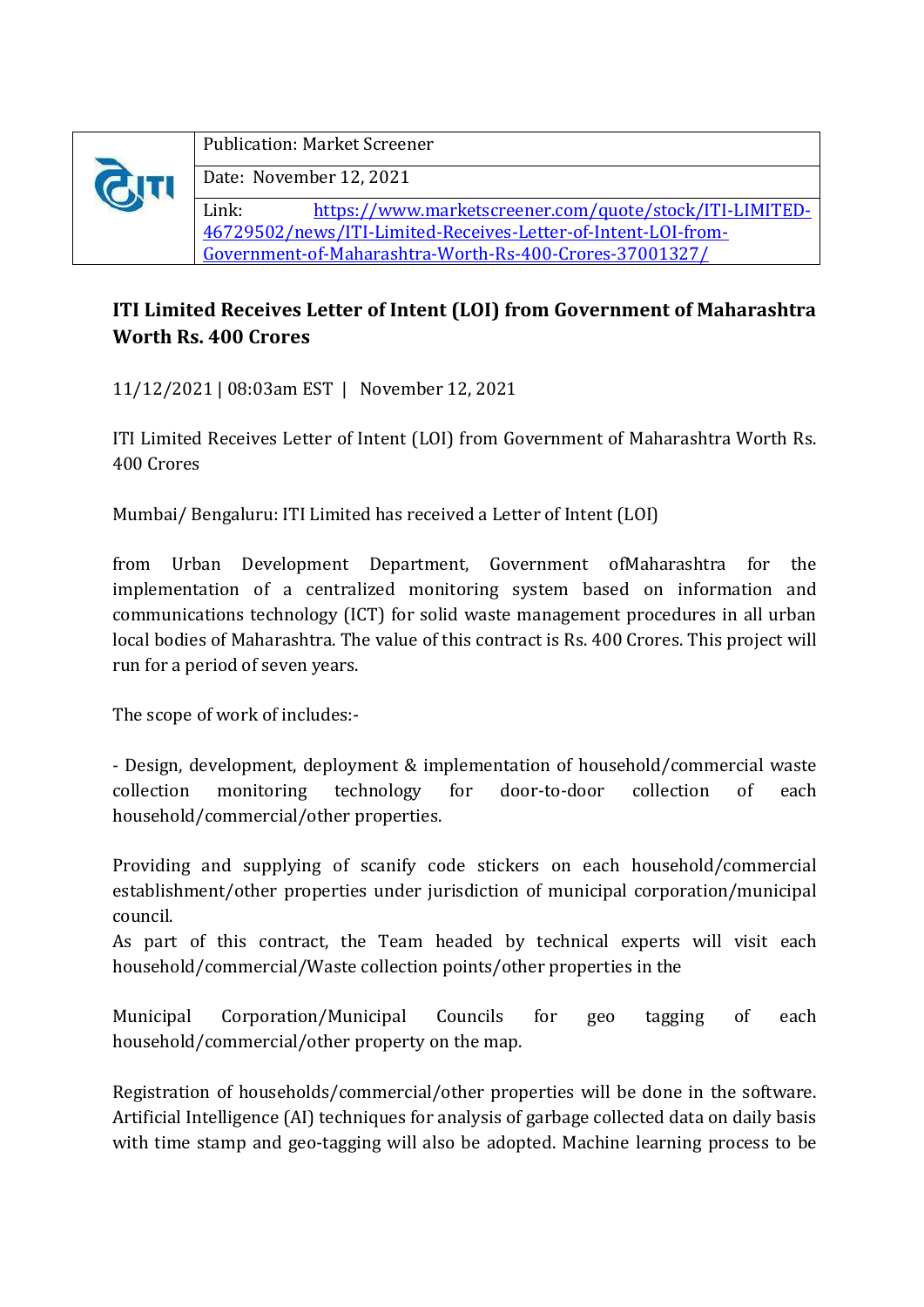implemented for garbage collection pattern collected from each household & dumped at dump yards.

Speaking on this occasion Mr. Rakesh Mohan Agarwal, Chairman & Managing Director, ITI Limited said, "We are delighted to foray into this new sector of solid waste management using our expertise in ICT and are proud to contribute towards 'Swachh Bharat Abhiyaan'. Mr. Agarwal added, "The mission will be completely digital, leveraging digital technology for complete transparency and accountability through GIS- mapped waste management infrastructure, robust user-interface, and progress monitoring on integrated GIS-based platform. Use of technology in solid waste management will be a small step towards realising the country's aspiration to make all Indian cities garbagefree, and ITI is proud to collaborate with Government of Maharashtra in this area", he said.

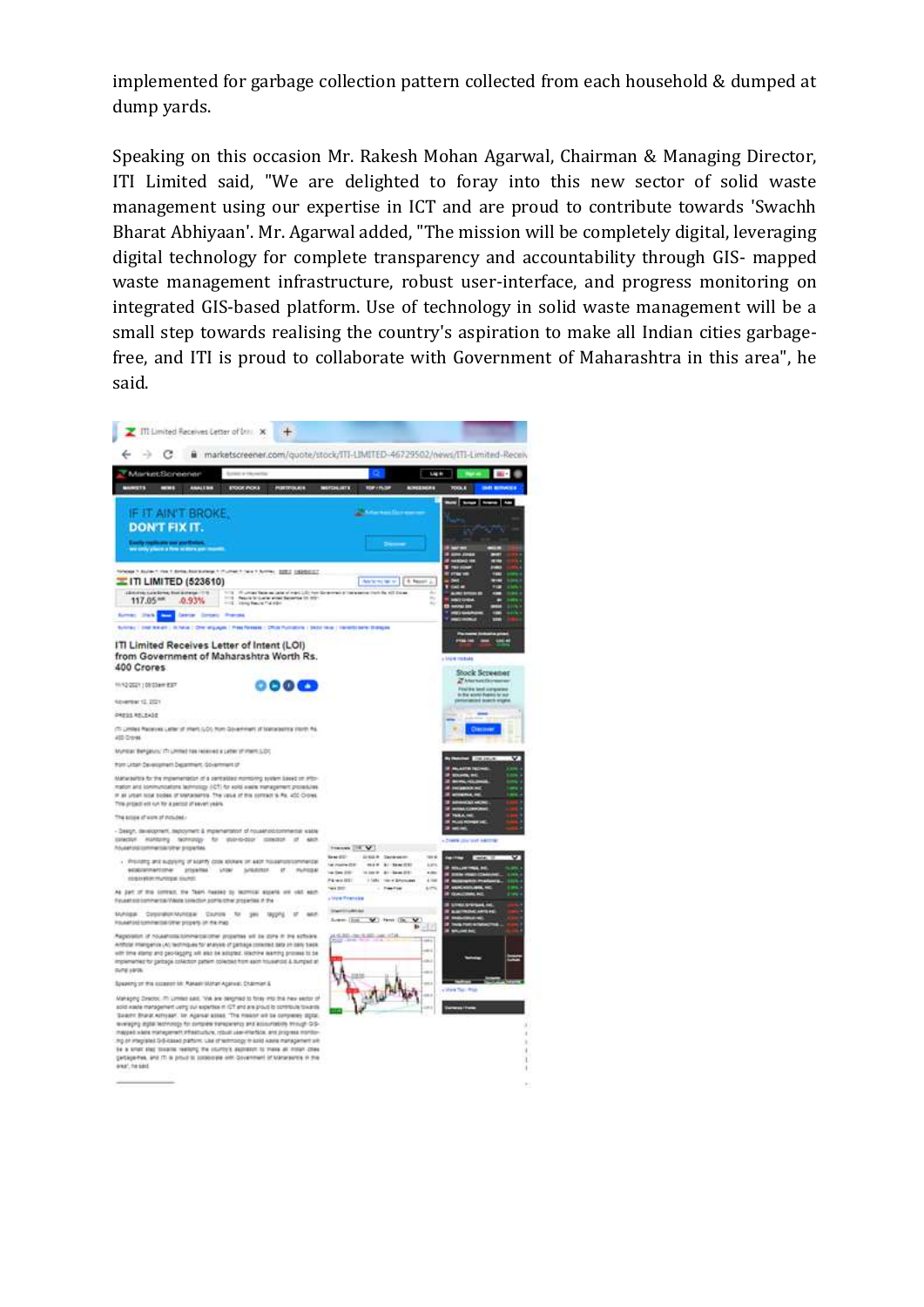

Publication: Udaipur Kiran

Date: November 16, 2021

Link: [https://udaipurkiran.com/iti-receives-loi-worth-rs-400-crore-from-government](https://udaipurkiran.com/iti-receives-loi-worth-rs-400-crore-from-government-of-maharashtra/)[of-maharashtra/](https://udaipurkiran.com/iti-receives-loi-worth-rs-400-crore-from-government-of-maharashtra/)

Tuesday , November 16 2021

#### **ITI receives LoI worth Rs 400 crore from Government of Maharashtra**

ITI has received a Letter of Intent (LoI) from Urban Development Department, Government of Maharashtra for the implementation of a centralized monitoring system based on information and communications technology (ICT) for solid waste management procedures in all urban local bodies of Maharashtra. The value of this contract is Rs 400 crore. This project will run for a period of seven years.

The scope of work of includes Design, development, deployment & implementation of household/commercial waste collection monitoring technology for door-to-door collection of each household/commercial/other properties. It also includes providing and supplying of scanify code stickers on each household/commercial establishment/other properties under jurisdiction of municipal corporation/municipal council.

ITI, country's premier telecom company and multi-unit central public sector undertaking, is a total solutions provider in telecommunications segment

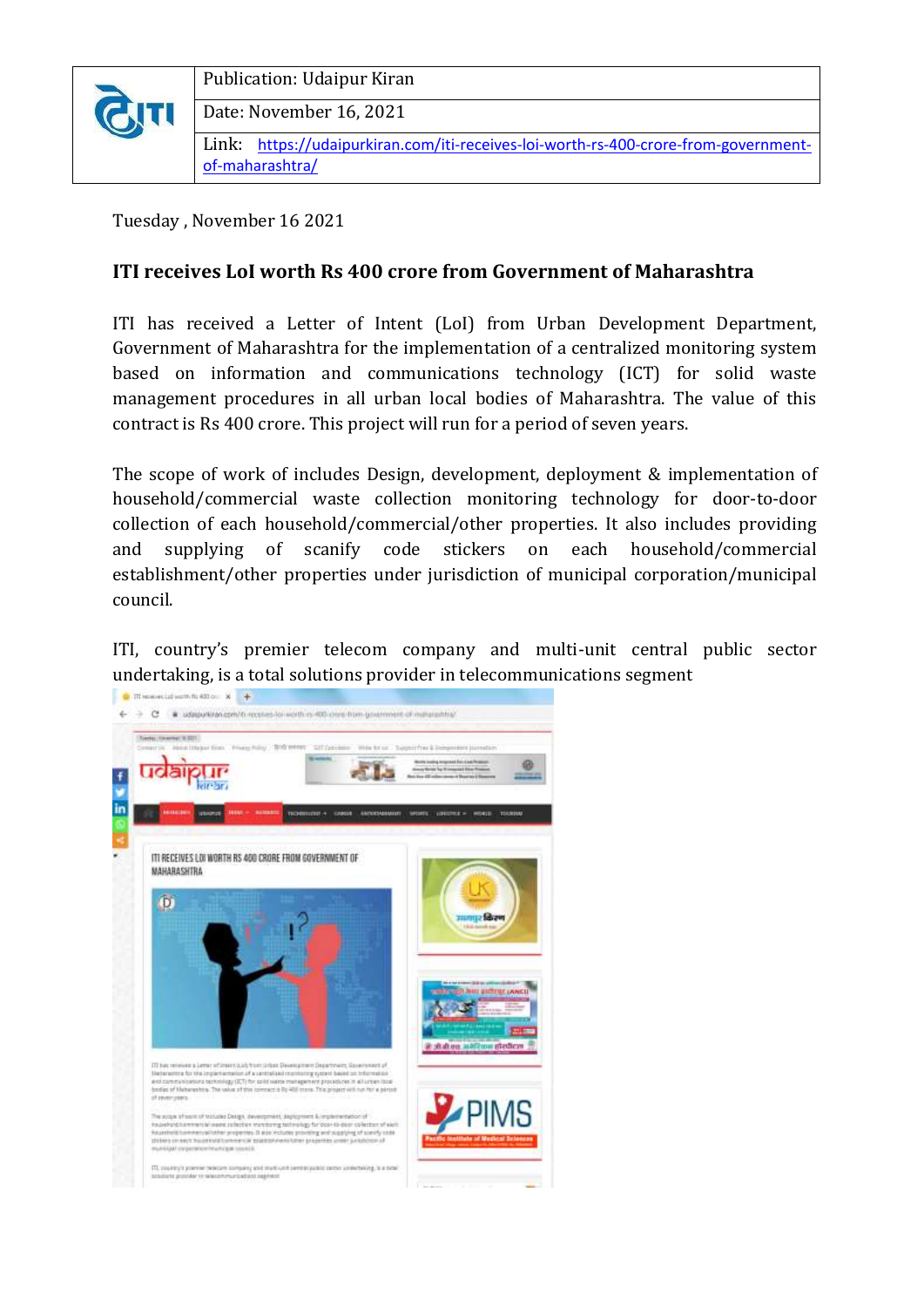|  | Publication: Moneycontrol.com                                                                               |
|--|-------------------------------------------------------------------------------------------------------------|
|  | Date: November 12, 2021                                                                                     |
|  | Link:<br>https://www.moneycontrol.com/stocks/stock_market/corp_<br>notices.php?autono=28749021&classic=true |

12th-Nov-2021 17:11Source: BSE

# **ITI - Announcement under Regulation 30 (LODR)-Press Release / Media Release**

Please find enclosed herewith the Press Release dated 12th November 2021 titled 'ITI Limited Receives Letter of Intent (LOI) from Government of Maharashtra Worth Rs. 400 Crores'.

The same will also be available on the Company website https://www.itiltd.in/

This is for your kind information and records please.

| Einglich un<br>Specials                                                                                                                                                               | Search Quotes: News, Mutual Fund NAVs     |                                         |                 |  |
|---------------------------------------------------------------------------------------------------------------------------------------------------------------------------------------|-------------------------------------------|-----------------------------------------|-----------------|--|
| moneycontrol<br><b>Bearing</b>                                                                                                                                                        |                                           |                                         |                 |  |
| The Muharat Trading Marlots v News - Portfolio Conventities Mutual Funds - Personal Finance - Forum - Media - Earth 360 Invest New - Indentiation -                                   |                                           |                                         |                 |  |
| Oldul Harieta Indian Indicas Comunic Calendar IPO All Stats Carmiga PGO Big Shark Portfolios                                                                                          |                                           |                                         |                 |  |
| FDUARD HERE / Viewasteren / Harkers / Avveutsements / Telecommunacions - Eculement / Annautsement / ITI                                                                               |                                           |                                         |                 |  |
| ITI<br>BEE: \$236%) INSELTTY IS IN INEDUCATION                                                                                                                                        | <b>E</b> Salvania                         |                                         |                 |  |
| GET QUOTE<br>FIMARCIAL 1<br>AMMUAL REPORT                                                                                                                                             | <b>COMPETITION</b><br><b>CD INFO</b>      | <b>NUTICES</b><br><b>REWS</b><br>CHARTS | <b>COMMENTS</b> |  |
| (20-yay-202) 17:5   Suune, BBE                                                                                                                                                        |                                           |                                         |                 |  |
| ITI - Announcement under Regulation 30 (LOCR)-Press Release /<br>Media Release 10                                                                                                     |                                           | Search Category                         | Company         |  |
| Please find enclosed herewith the Press Release dated 12th November 2021<br>Ubid 1TI Limited Receives Letter of Intern (LDI) from Government of Manarashira<br>Worth Ro. 400 Crores": |                                           | Select Category ------                  | GO              |  |
| The same will also be available on the Company website https://www.fbbb.in/                                                                                                           |                                           |                                         |                 |  |
| This is for your kind information and records please.                                                                                                                                 |                                           |                                         |                 |  |
| More Announcements on:                                                                                                                                                                |                                           |                                         |                 |  |
| $\left\vert \cdot \right\rangle$<br>Poste                                                                                                                                             |                                           |                                         |                 |  |
| Glenwoldtritt   Swing ###                                                                                                                                                             |                                           |                                         |                 |  |
| (T) - Announcement under Requiation 30 (LOCR)-Press Release                                                                                                                           | Addie Flash Player is no longer supported |                                         |                 |  |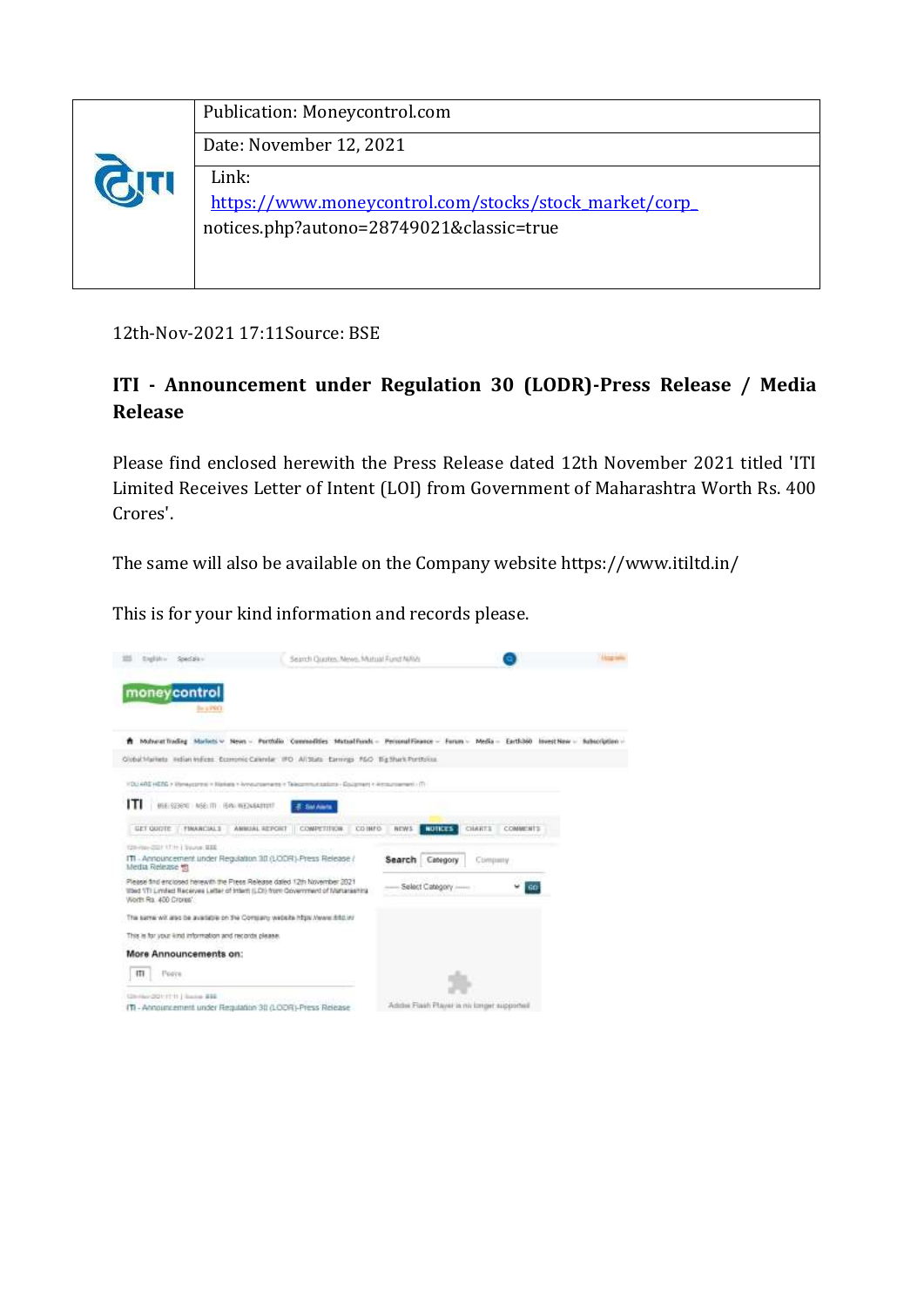

### **ITI LTD. - Announcement under Regulation 30 (LODR)-Press Release / Media Release**

12 Nov 2021

Please find enclosed herewith the Press Release dated 12th November 2021 titled 'ITI Limited Receives Letter of Intent (LOI) from Government of Maharashtra Worth Rs. 400 Crores'.<BR&gt; &lt;BR&gt; The same will also be available on the Company website https://www.itiltd.in/ <BR&gt; &lt;BR&gt; This is for your kind information and records please.<BR&gt;





### **ITI RECEIVES LOI WORTH RS 400 CRORE FROM GOVERNMENT OF MAHARASHTRA**

Nov-13-2021 08:51 Hrs IST

ITI has received a Letter of Intent (LoI) from Urban Development Department, Government of Maharashtra for the implementation of a centralized monitoring system